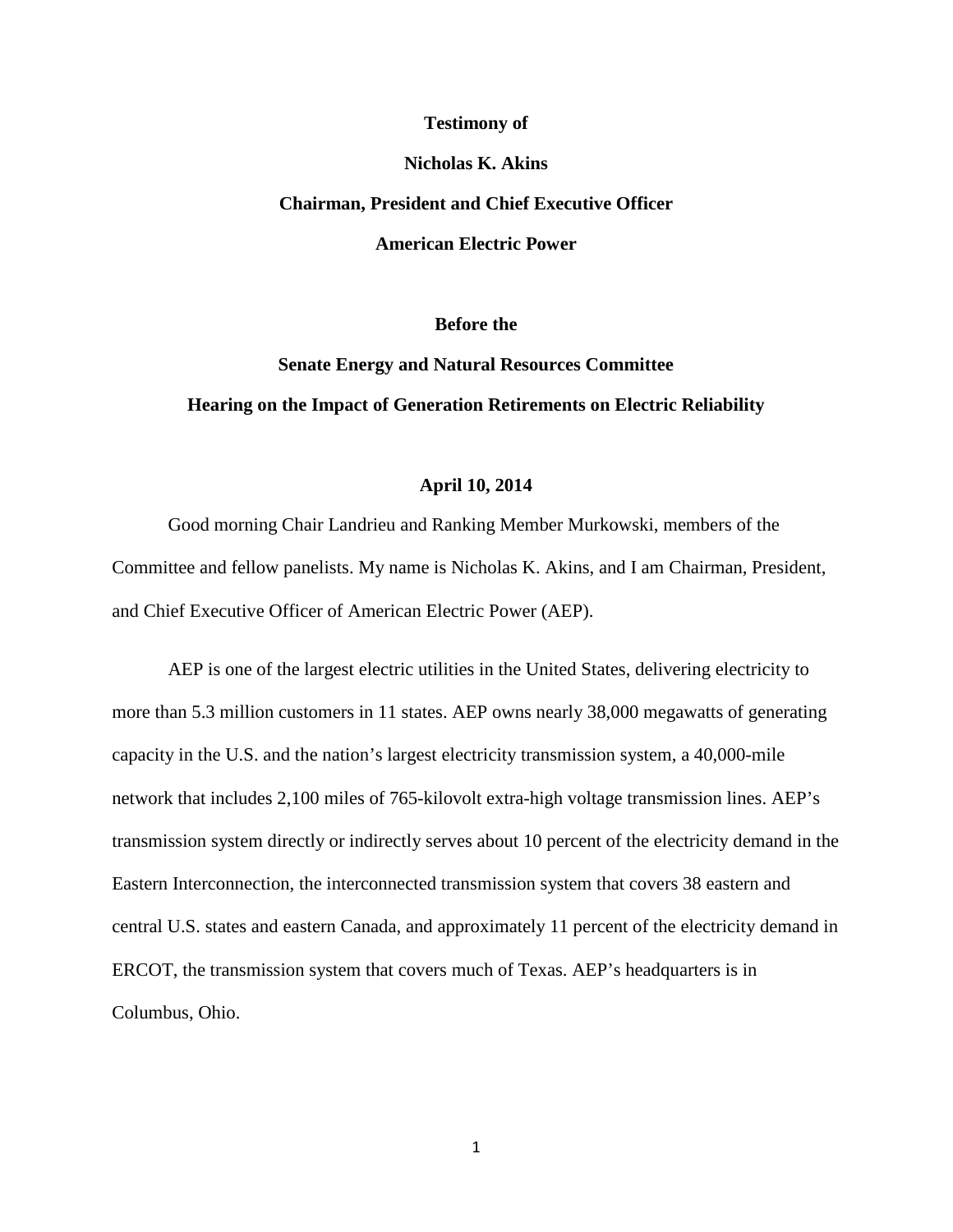Today's hearing is focused on electric grid reliability and security, and whether we are doing enough to address significant challenges to the grid.

We are beginning to make progress as evidenced by the fact that this hearing is occurring today and is one of the first under Chair Landrieu. The white paper authored by Senator Murkowski provided excellent background and potential solutions. Additionally, Federal Energy Regulatory Commission (FERC) Acting Chair Cheryl LaFleur has recognized the challenges facing the gas and electric industries. However, we need to do more to ensure that we maintain a diverse portfolio of generation reserves, and we need to do it sooner rather than later. This country's grid was tested in January, and we passed, but barely.

A month ago, I made headlines when I said 89 percent of the generation that AEP will be retiring in 2015 was called upon to meet electricity demand in January. That is a fact. These units were called upon by PJM and relied upon to maintain regional reliability. In making this statement, I am not saying we should abandon or postpone the Mercury and Air Toxics Standards (MATS) rule. Nor am I saying we should avoid building more natural gas-fueled powered plants. What I am calling attention to is the fact that our nation's fleet of power plants is undergoing a significant transition, and we need to ensure that the electric system that the American economy relies upon is equipped to serve that need in a reliable manner. AEP has been sounding the alarm on long-term reliability for several years now and time is running out.

The current capacity markets are not functioning as intended. From my perspective, the current structure of the capacity markets is not attracting a mix of new generating resources that will keep the lights on, nor providing the correct pricing signals for the existing fleet. This, coupled with the high number of base load unit retirements, jeopardizes the reliability of the grid.

2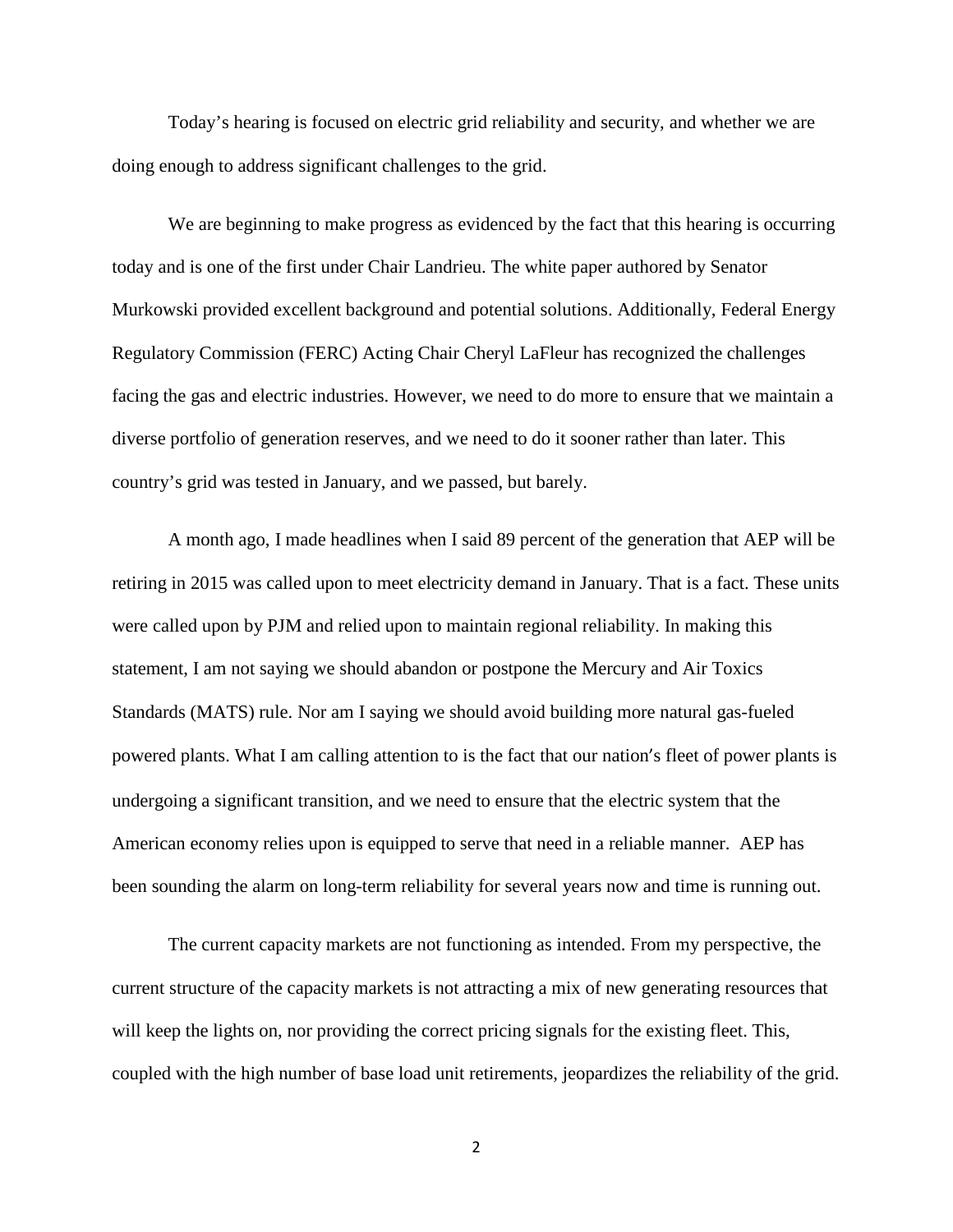Most of the new capacity being offered is either gas or demand response. There are a host of difficulties in coordinating the gas and electric industries, and demand response continues to be paid similar capacity prices to steel-in-the-ground generation despite having rules and penalty provisions that are much less prescriptive.

#### **The Polar Vortex: A Warning Signal**

l

During this past winter, PJM was faced with certain challenges that threatened the reliability of the electric grid. PJM set a new all-time winter peak load of 141,846 megawatts on January 7, 20[1](#page-2-0)4. In fact, eight of PJM's top 10 all-time winter peaks occurred in January 2014.<sup>1</sup>

At the same time that peak demands were being set, approximately 22 percent of total installed generation capacity in PJM was unavailable.<sup>[2](#page-2-1)</sup> Some generation units experienced forced outages resulting from equipment failure, cold temperature operations and some fuel supply issues. The initial polar vortex event at the beginning of January was an extreme, followed by continuing arctic weather throughout the month. The polar vortex represented only two of the 10 days PJM needed to call on Emergency Operating Procedures.<sup>[3](#page-2-2)</sup> Fortunately, the system operated without a loss of load event. It could have been much worse. As FERC Acting Chair LaFleur said at the April 1 FERC technical conference, "We had a difficult winter for both the electric

<span id="page-2-0"></span> $<sup>1</sup>$  Polar Vortex 2014, Michael Kormos, PJM, FERC Technical Conference [Presentation,](http://www.ferc.gov/calendarfiles/20140401084146-kormos,%2520pjm%2520slides.pdf) p. 3</sup>

<span id="page-2-1"></span> $2$  Polar Vortex 2014, Michael Kormos, PJM, FERC Technical Conference [Presentation,](http://www.ferc.gov/calendarfiles/20140401084146-kormos,%2520pjm%2520slides.pdf) p. 6

<span id="page-2-2"></span><sup>3</sup> [http://www.pjm.com/~/media/committees-groups/committees/mc/20140224-webinar/20140224-item-01](http://www.pjm.com/~/media/committees-groups/committees/mc/20140224-webinar/20140224-item-01-winter-operations.ashx) [winter-operations.ashx.](http://www.pjm.com/~/media/committees-groups/committees/mc/20140224-webinar/20140224-item-01-winter-operations.ashx) Slide 6 on Cold Weather Operations report.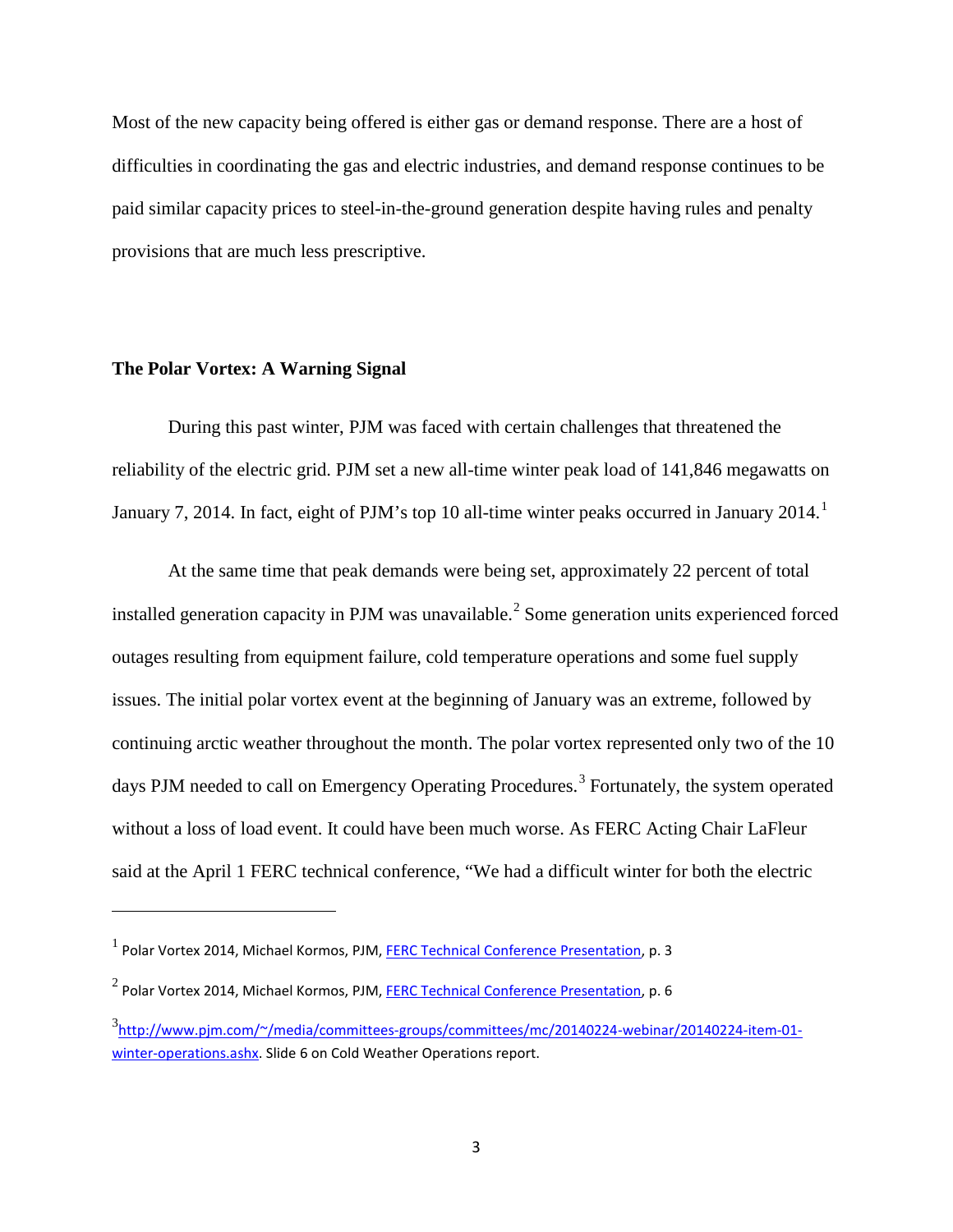and gas infrastructure and markets across the country. As others have noted, the system bent but it did not break. Reliability was sustained, but at times was very close to the edge."<sup>[4](#page-3-0)</sup>

The weather events experienced this winter provided an early warning about serious issues with electric supply and reliability. PJM was not alone. Many of the Regional Transmission Organizations (RTOs) and Balancing Authorities needed to call on Emergency Procedures to ensure reliable operations. This country did not just dodge a bullet – we dodged a cannon ball.

We need to take action now to ensure adequate power plant capacity, fuel diversity and grid investment after the retirement of significant amounts of base load generation in mid-2015 and beyond. Because the base load generation that will retire in 14 months will not be fully replaced, this reliability concern is imminent and is a concern we need to proactively address.

Although average consumers may not be well versed on the intricacies of grid reliability, after examining their power bills, they will understand all too well the price volatility that comes with it. We are focused today on reliability, but price signals – and there have already been high price signals – are a symptom of reliability threats. FERC Acting Chair LaFleur summed it up well at a technical conference last week when she said, "I'm also very concerned about price, both the absolute magnitude of the price spikes and the increases we saw this winter and the

<span id="page-3-0"></span> $4$  http://ferc.capitolconnection.org/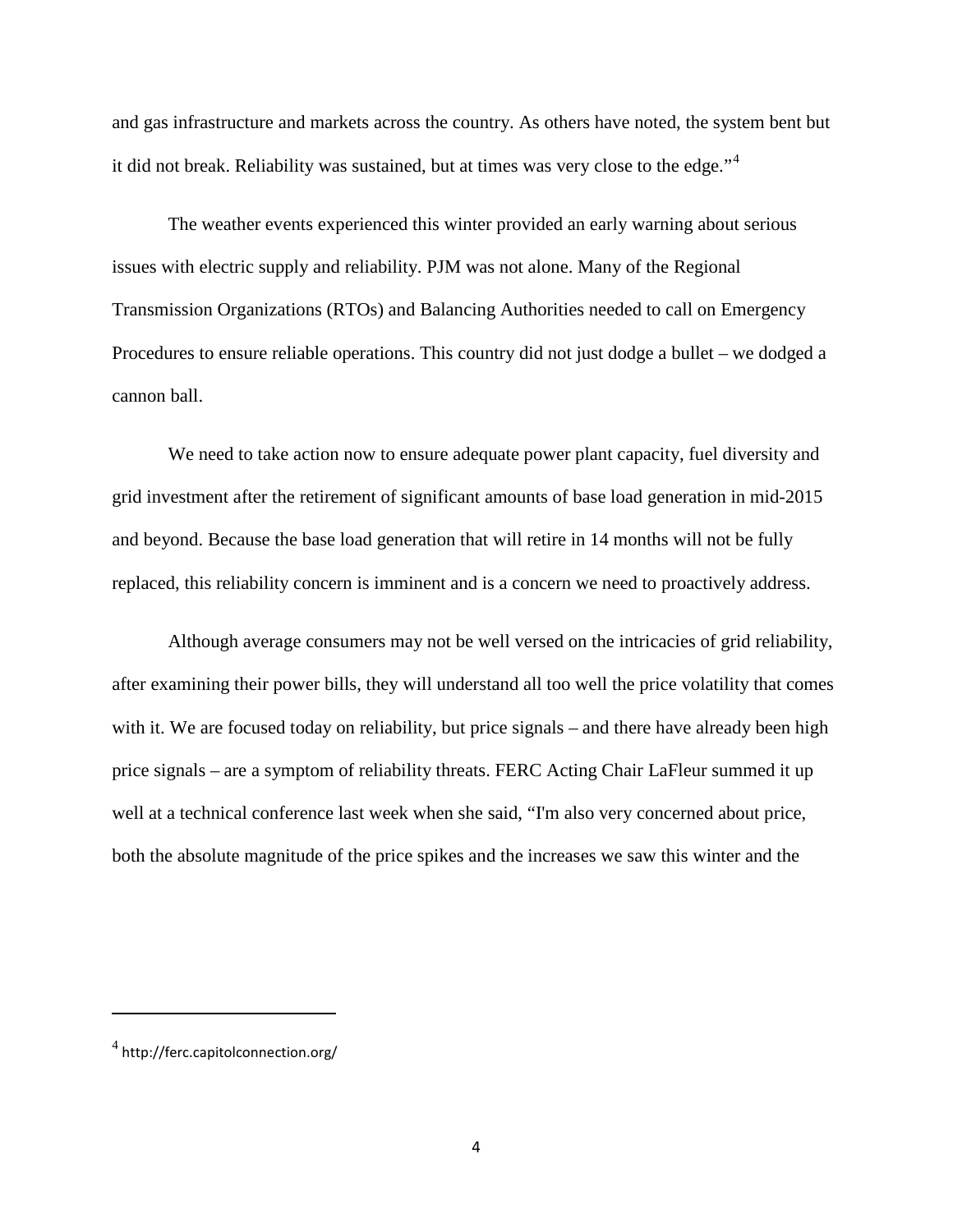variability. When you see these price spikes, it's a symptom that protecting reliability is causing this issue."<sup>[5](#page-4-0)</sup> She is absolutely correct.

#### **Reliability Impacts: Flawed Capacity Markets**

Reliable electric service is a critical public need. Our nation's economic success depends upon our ability to preserve this fundamental resource. To that end, we must ensure that we have the necessary long term investment to maintain reliability. The competitive wholesale markets are not currently providing the structure necessary to maintain that reliability and do not currently provide the proper economic signals to foster new power plant investment for the future.

The real value of steel-in-the-ground capacity must be recognized in the competitive markets. Insufficient revenues from both the capacity and the energy markets mean additional nuclear and fossil generation may be retired. We already have the retirement of the Kewaunee Nuclear Plant in Wisconsin. This 556-megawatt facility was retired May 7, 2013, ending a 40 year service life. Plant owner Dominion Power said "this decision was based purely on economics."<sup>[6](#page-4-1)</sup> Vermont Yankee in New England, owned by Entergy, closed for the same reason.<sup>[7](#page-4-2)</sup>

Exelon announced last month that they will consider closing efficient nuclear plants by the end of this year because they are no longer profitable. Exelon's CEO Chris Crane told the

<span id="page-4-0"></span> $<sup>5</sup>$  http://ferc.capitolconnection.org/</sup>

<span id="page-4-1"></span> $<sup>6</sup>$  Dominion news release, May 7, 2013.</sup>

<span id="page-4-2"></span> $^7$  <http://www.entergy.com/vy/>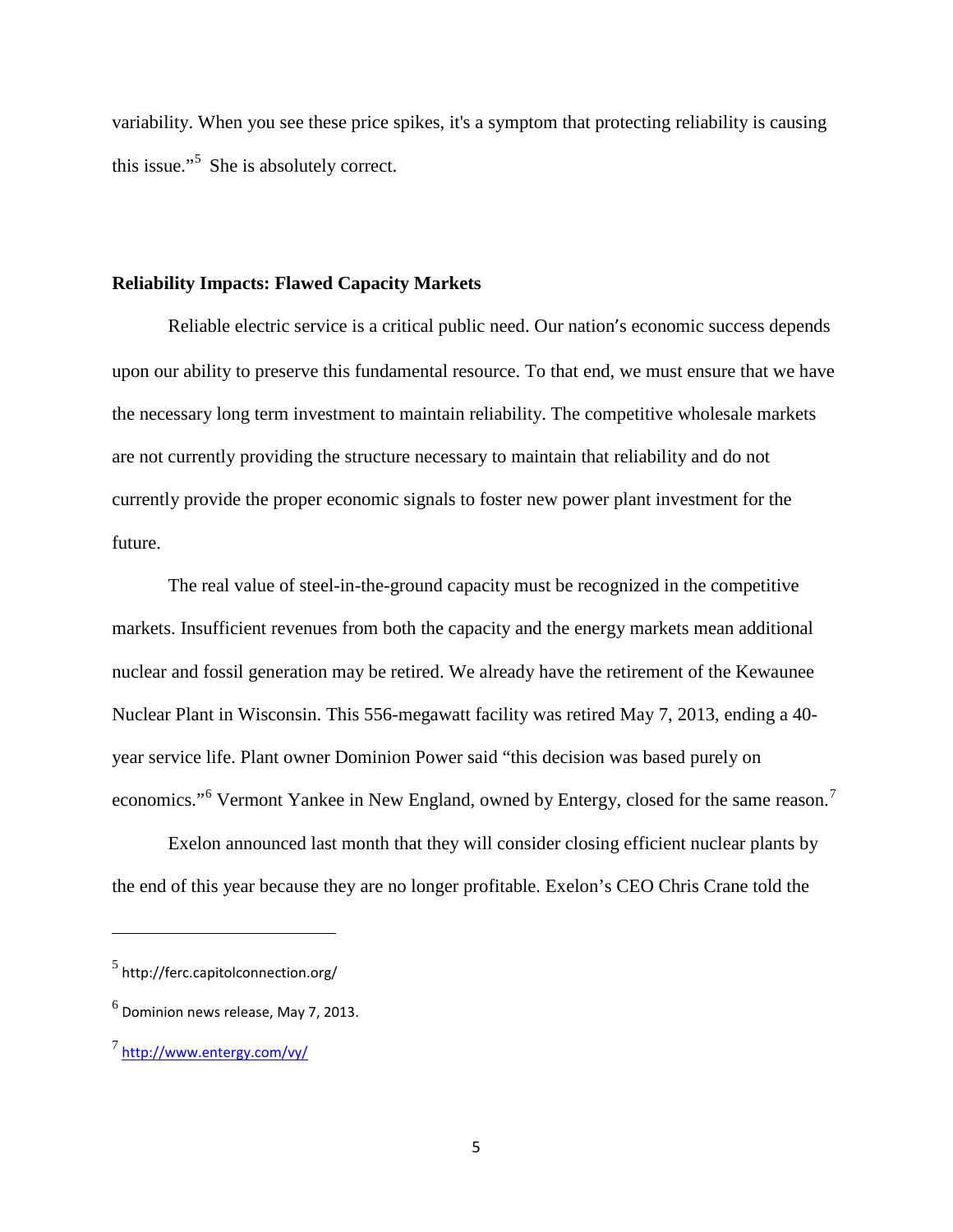*Chicago Tribune* that, "Despite our best-ever year in generation, some of our nuclear units are unprofitable at this point in the current environment, due to the low prices and the bad energy policy that we're living with. A better tax policy and energy policy would be the clear answer, but if we do not see a path to sustainable profits, we will be obligated to shut units down to avoid the long-term losses."<sup>[8](#page-5-0)</sup>

Even PJM's market, which is probably the most developed in the country, does not provide the type of long-term price signals that encourage and support investment. This lack of investment, coupled with announced retirements, puts reliability at risk.

The market flaws that create economic inefficiencies include inequities in the treatment of actual generating assets versus demand response (DR), imported power and even new planned generation. Yes, PJM has more than 8,000 megawatt of planned (mostly gas) generation<sup>[9](#page-5-1)</sup> identified in the last two auctions, but many of those generators are being proposed with some form of state regulatory funding support. What this means is that many new builds are the result of state directives rather than a response to market signals. Other market design problems exist with demand response compensation. While existing generators are required to be available for dispatch when needed and face financial penalties for failure to respond, most demand response is only required to perform in the summer.<sup>[10](#page-5-2)</sup> Even then, most of the summer demand response is only required to perform 10 times a summer for a maximum of six hours each time. In PJM, only

<span id="page-5-0"></span><sup>8</sup> *Chicago Tribune,* March 9, 2013, Business Section, page 1

<span id="page-5-1"></span> $^{9}$ The PJM "2016/2017 RPM Base Residual Auction Results" report (page 1).

<span id="page-5-2"></span> $^{10}$  The PJM "2016/2017 RPM Base Residual Auction Results" report (page 10) shows that of the 12,407MWs of DR cleared for 2016/17, only 88MWs were available year-round.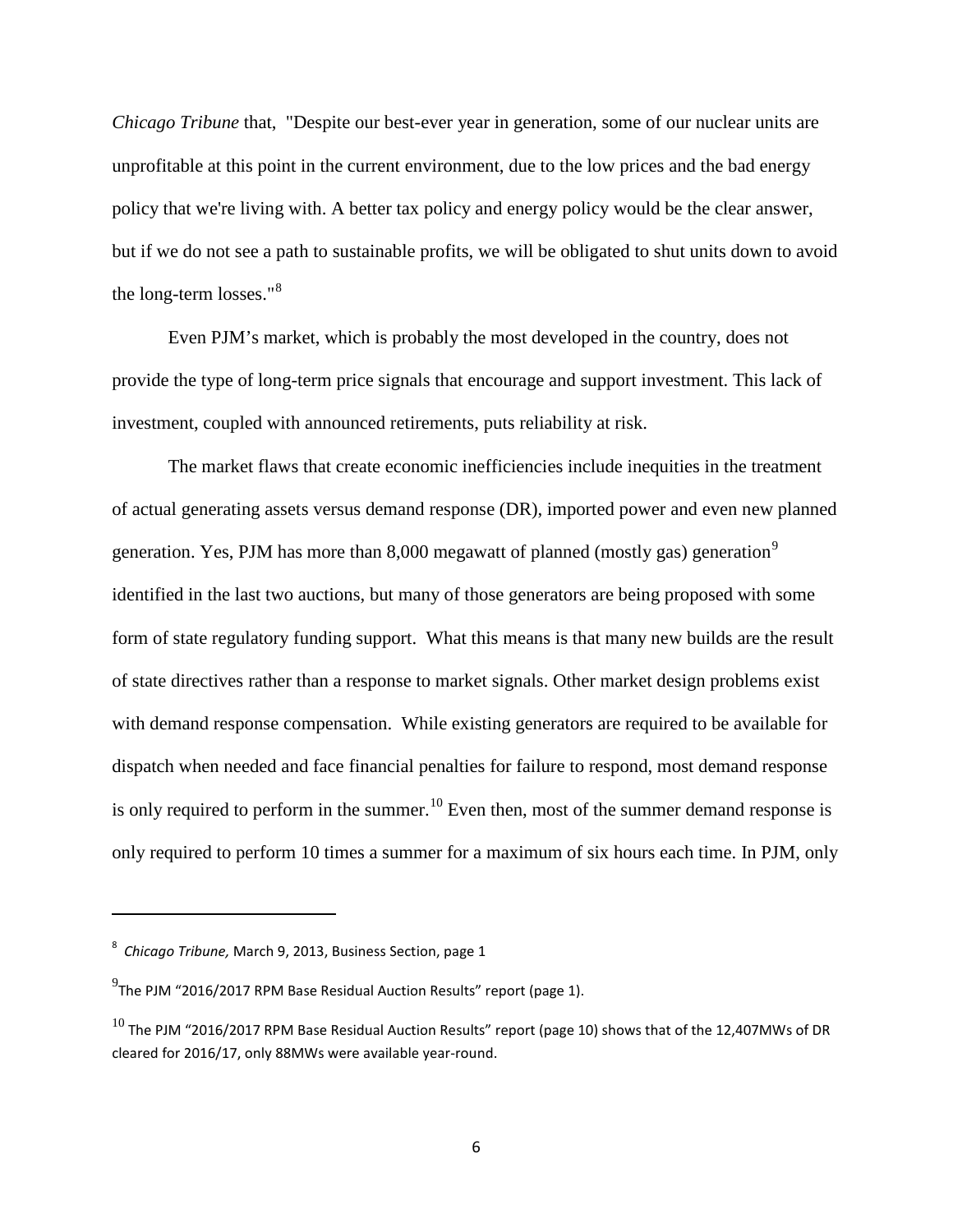1,9[11](#page-6-0) megawatts of demand response voluntarily responded at the peak on January  $7<sup>11</sup>$  A total of [12](#page-6-1),000 megawatts of demand response cleared the PJM capacity auction for  $2016/17$ .<sup>12</sup> This comprises about half of the PJM reserve margin for 2016/17, and 99 percent of that demand response is a summer-only resource.<sup>[13](#page-6-2)</sup>

Importing power from plants in other reliability regions can also be an issue. On July 15, 2013, a Tennessee Valley Authority transmission constraint, exacerbated by the reduction of a MISO resource, resulted in the curtailment of more than  $3,300$  megawatts of PJM imports,  $14$ including 29 megawatts of imports on firm transmission<sup>[15](#page-6-4)</sup>. This is the reliability risk of depending on imported power. PJM has cleared power imported from Louisiana in its capacity auction, although the ability of that Louisiana power to ever be delivered into PJM territory during emergency conditions is problematic at best.

Currently, PJM's three-year Base Residual Auctions are augmented with annual incremental auctions. Demand response resources can bid into the Base Residual Auction at one price, and buy back their own resources in the incremental auctions at a nice profit, and never

<span id="page-6-0"></span><sup>11</sup> PJM Emergency Demand Response (Load Management) Performance Report 2013/2014

<span id="page-6-1"></span> $12$ PJM "2016/2017 RPM Base Residual Auction Results" report (page 10), Table 3B.

<span id="page-6-2"></span> $^{13}$  Slide 13 of Kormos presentation at April 1, 2014 FERC Tech Conference on Polar Vortex. Target Reserve level is approximately 25,000 MWs. DR cleared for 2016/17 was approximately 12,000MWs.

<span id="page-6-3"></span><sup>&</sup>lt;sup>14</sup>[http://www.pjm.com/~/media/committees-groups/committees/mrc/20130829/20130829-item-13-hot](http://www.pjm.com/~/media/committees-groups/committees/mrc/20130829/20130829-item-13-hot-weather-operations-presentation.ashx)[weather-operations-presentation.ashx.](http://www.pjm.com/~/media/committees-groups/committees/mrc/20130829/20130829-item-13-hot-weather-operations-presentation.ashx) Slides 8 and 9.

<span id="page-6-4"></span><sup>15</sup>[http://www.pjm.com/~/media/committees-groups/committees/mrc/20130829/20130829-item-13-hot](http://www.pjm.com/~/media/committees-groups/committees/mrc/20130829/20130829-item-13-hot-weather-operations-presentation.ashx)[weather-operations-presentation.ashx.](http://www.pjm.com/~/media/committees-groups/committees/mrc/20130829/20130829-item-13-hot-weather-operations-presentation.ashx) Slides 8 and 9.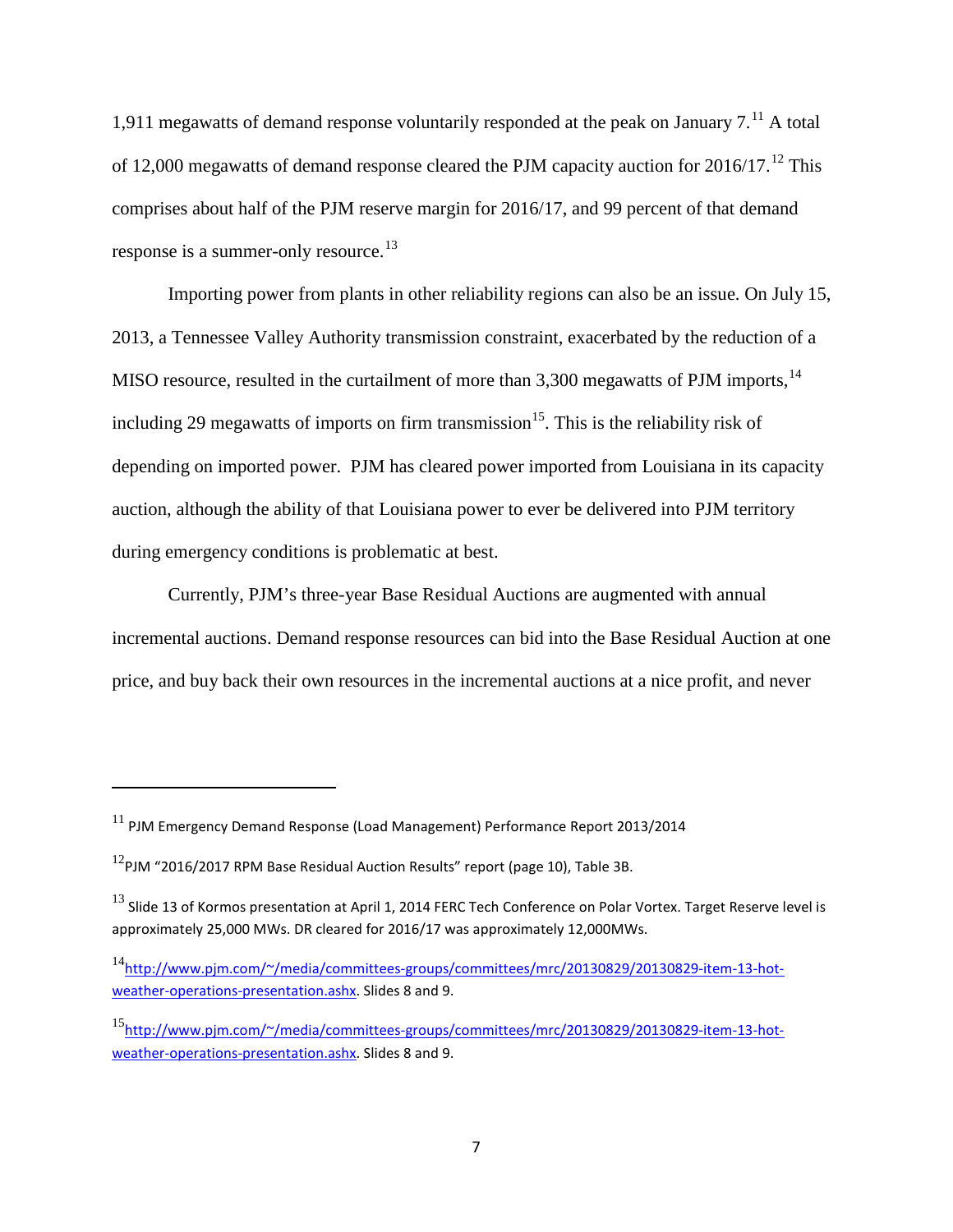have to perform a demand response function for reliability.<sup>[16](#page-7-0)</sup> PJM's Independent Market Monitor has issued two reports on this problem.<sup>[17](#page-7-1)</sup> As much as 57.6 percent of demand resources have purchased replacement capacity in the incremental auctions. The average over the seven-year measurement period was 32.5 percent.<sup>[18](#page-7-2)</sup> These speculative resources are replacing the actual physical generation we need because it is financially more lucrative to buy back in the incremental auctions than to deliver the capacity.<sup>[19](#page-7-3)</sup> Nor does demand response provide the very important ancillary services currently provided by many of the retiring generating units.

Beyond the demand response issue, PJM went into 2013/14 with a 20 percent reserve margin, but called 10 emergency operations in January [20](#page-7-4)14.<sup>20</sup> PJM has conducted auctions for 10 planning years and the average clearing price has been  $$90/megawat-day.<sup>21</sup>$  $$90/megawat-day.<sup>21</sup>$  $$90/megawat-day.<sup>21</sup>$  This is less than 30 percent of the Net Cost of New Entry  $(CONE)^{22}$  $(CONE)^{22}$  $(CONE)^{22}$  and may not be enough to sustain existing units, let alone entice new construction. PJM has made several filings recently to try to eliminate the speculative bidding that has made it more profitable to be a financial player in PJM than offer

<span id="page-7-0"></span><sup>16</sup> Latest report is *Analysis of Replacement Capacity for RPM Commitments: June 1, 2007 to June 1, 2013.*

<span id="page-7-1"></span><sup>17</sup> Latest report is *Analysis of Replacement Capacity for RPM Commitments: June 1, 2007 to June 1, 2013.*

<span id="page-7-2"></span> $18$  Ibid., Table 8

<span id="page-7-3"></span><sup>&</sup>lt;sup>19</sup>[http://www.monitoringanalytics.com/reports/Reports/2013/IMM\\_Report\\_on\\_Capacity\\_Replacement\\_Activity\\_](http://www.monitoringanalytics.com/reports/Reports/2013/IMM_Report_on_Capacity_Replacement_Activity_2_20130913.pdf) [2\\_20130913.pdf.](http://www.monitoringanalytics.com/reports/Reports/2013/IMM_Report_on_Capacity_Replacement_Activity_2_20130913.pdf) Page 35. The Market Monitor in referring to the high percentage of replacements being done by demand resources says, "The result is an increasing share of total capacity resources that are limited DR, which are clearly not a substitute for generating capacity which is on call 8,760 hours per year."

<span id="page-7-4"></span><sup>20</sup> [http://www.pjm.com/~/media/committees-groups/committees/mc/20140224-webinar/20140224-item-01](http://www.pjm.com/~/media/committees-groups/committees/mc/20140224-webinar/20140224-item-01-winter-operations.ashx) [winter-operations.ashx.](http://www.pjm.com/~/media/committees-groups/committees/mc/20140224-webinar/20140224-item-01-winter-operations.ashx) Slide 6 on Cold Weather Operations report.

<span id="page-7-5"></span> $^{21}$  Average taken from all 10 Base Residual Auction reports for Rest-of-market 2007/08 through 2016/17.

<span id="page-7-6"></span> $^{22}$  Net CONE for 2016/17 was \$330/MW-day.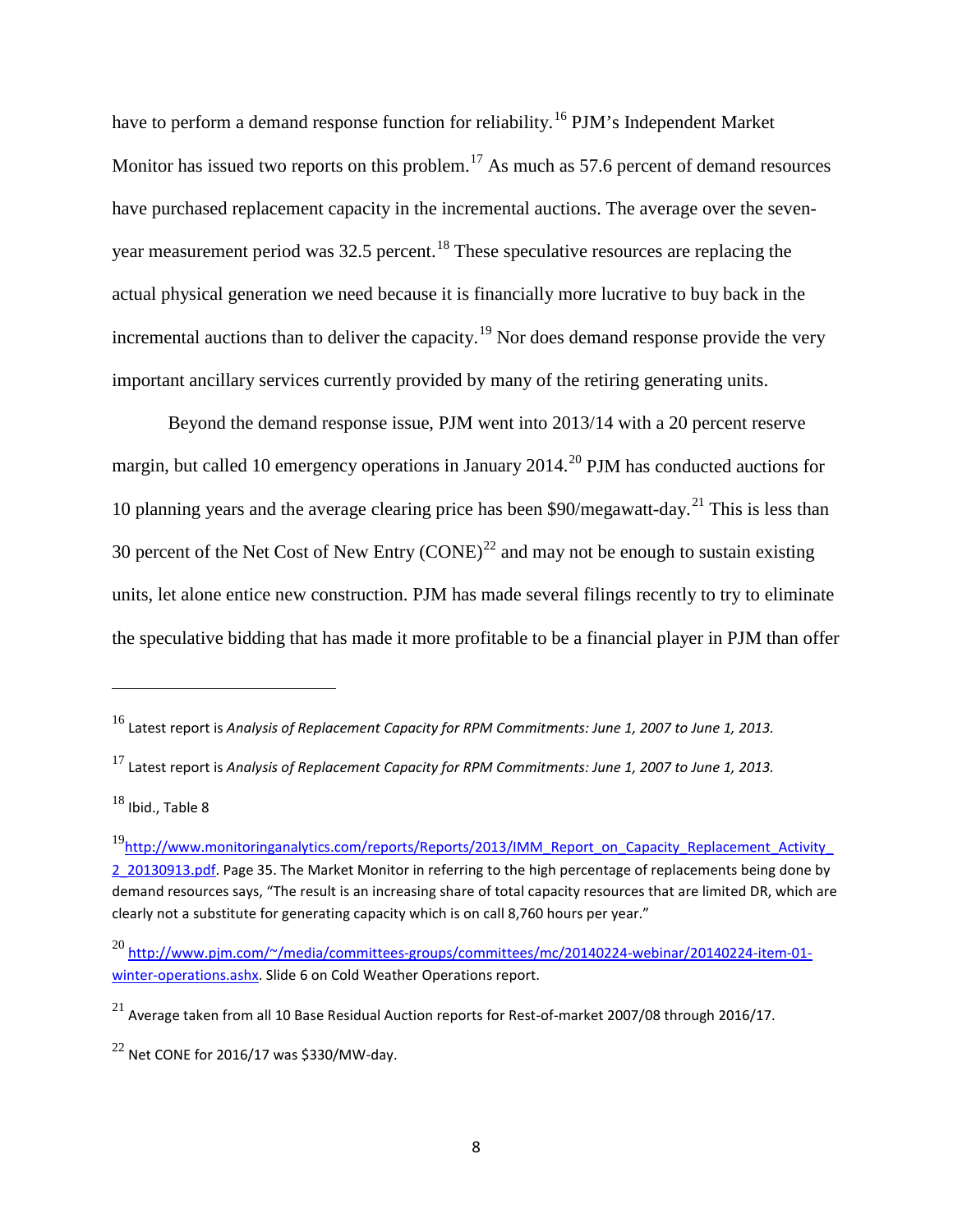up real generation resources. I applaud those efforts. Although PJM is trying to correct many of these shortcomings through FERC filings, it is not enough.

In the next 14 months, AEP will retire almost a quarter of our coal-fueled generating units. We have one of the largest generation fleets in the country, and one-fourth of our coalfueled capacity will be shuttered. There is no turning back for these units. In PJM, 13,000 megawatts of additional capacity will be retiring by mid-2015.<sup>[23](#page-8-0)</sup> Unless the market structure changes, the capacity replacements for these assets may not provide the same level of reliability we have experienced historically.

AEP believes that capacity prices should be augmented by a reliability adder, or price floor. This would support continued operation of base load generating units and provide incentives (and penalties) to spur construction of new generation. We also believe a longer-term commitment for price certainty would help all companies with both existing and new assets to make long-term investment decisions. Power plant investments are for 30+ years. A reliability adder combined with a longer-term award would provide proper incentives, ease financing, and provide longer-term price stability for the markets, all of which will preserve and increase grid stability.

#### **Reliability Impact: The Dash to Gas**

 $\overline{\phantom{a}}$ 

These situations are exacerbating a dash to gas as the nation looks for quick alternatives to our retiring base load plants. Incongruities in the gas and electric markets create a new set of problems.

<span id="page-8-0"></span> $^{23}$ Andy Ott's presentation at February 12, 2014, PJM General Session, page 3.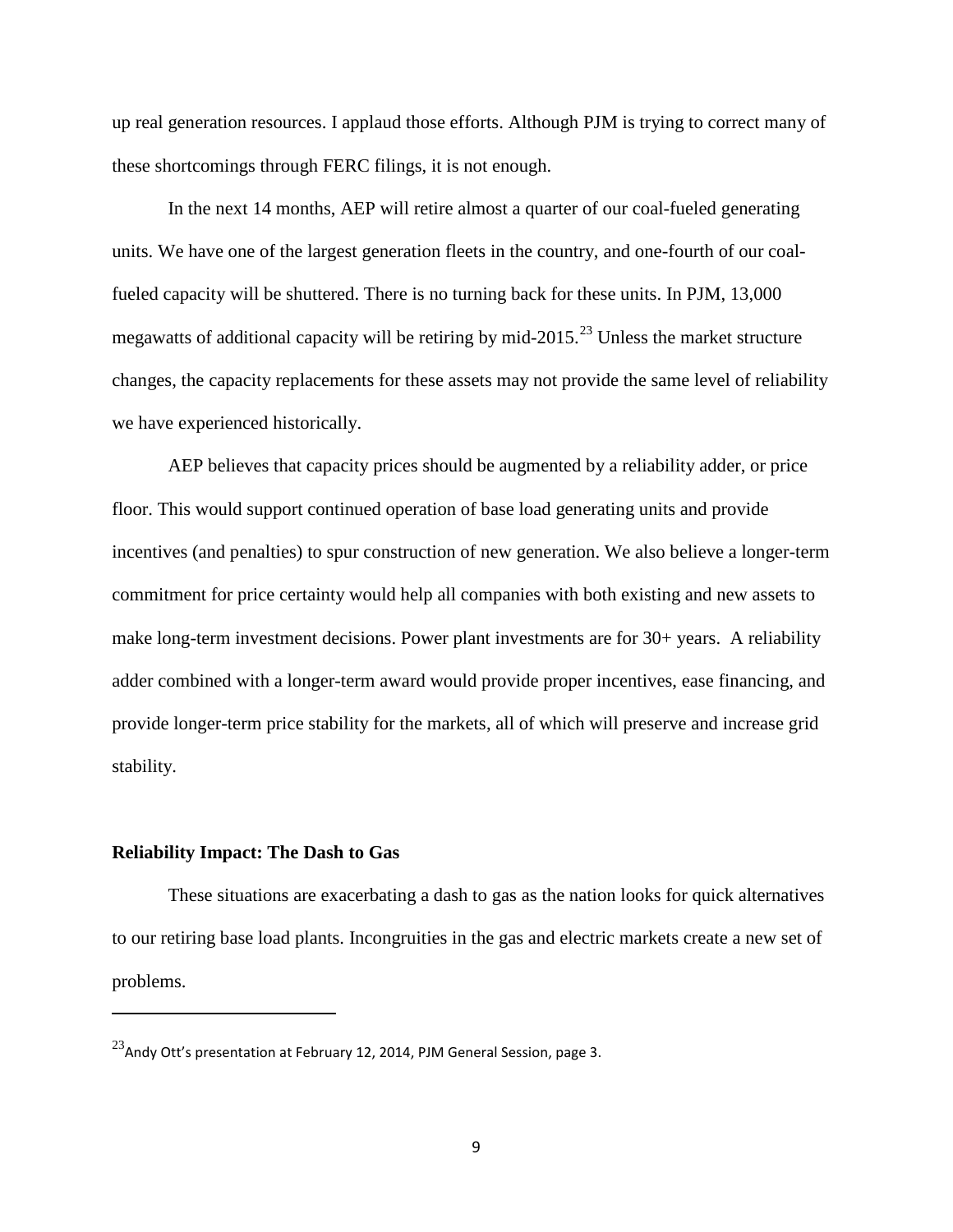Inconsistencies in scheduling protocols between the gas and electric industries create difficulties for many gas-fired electric generators. These inconsistencies can make it challenging for gas-fueled generators to purchase gas supplies and schedule pipeline capacity.

The coordinated operation of the natural gas and the electric industries is not impossible. In fact, in AEP's southwestern footprint, we have been coordinating our industries fairly well for years. It is important to realize that no one is at fault for the disconnect between the two industries. The industries matured independently, and they developed unique operating procedures that worked well for their individual businesses. Now that they both have operating protocols that have been in place for decades, we need to find a way to successfully merge their processes.

In New England during the polar vortex, it became clear that we are having to make a choice in the winter between committing natural gas resources to generating electricity or to heating homes.<sup>[24](#page-9-0)</sup> Right now, we cannot do both. Given the number of additional base load generating units that will be retired in the next 14 months, we face a very real possibility that we will have to make that choice more often in the future.

Many of the issues of harmonizing the gas and electric industries revolve around scheduling. FERC currently has three open dockets related to scheduling. [RM14-2-000,](http://www.ferc.gov/whats-new/comm-meet/2014/032014/m-1.pdf) the primary docket, has adopted a unique approach to resolving the scheduling problems. FERC has offered new scheduling procedures and steps to bring the gas and power days closer together. FERC has charged the North American Energy Standards Board (NAESB) with reaching full industry consensus for both industries within six months. NAESB is the nation's only

<span id="page-9-0"></span> $^{24}$  http://www.forbes.com/sites/jamesconca/2014/01/12/polar-vortex-nuclear-saves-the-day/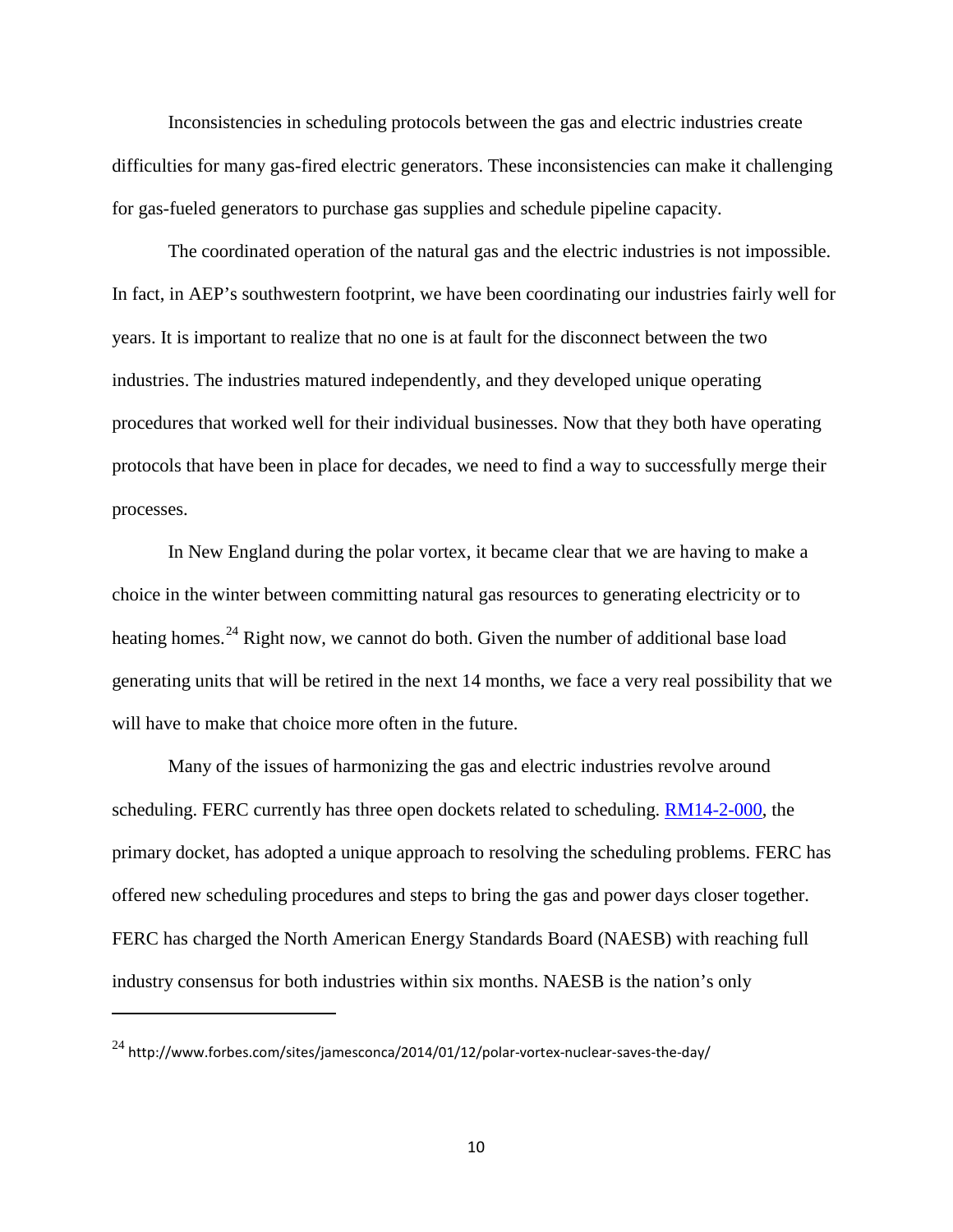organization that reaches across both industries and NAESB is ANSI certified for standards development. NAESB's window to reach consensus will be followed with a public comment period on the NAESB proposals. If NAESB cannot reach consensus in the time allotted, the FERC proposals in RM14-2-000 will, after notice and comment, become the new scheduling standards.

AEP is supportive of the FERC natural gas proposals in the Notice of Proposed Rulemaking (NOPR). Currently the gas day begins at 9 a.m. Central Clock Time (CCT), all across the country.<sup>[25](#page-10-0)</sup> The power day begins at midnight in the time zone in which the energy is generated.<sup>[26](#page-10-1)</sup> FERC proposes moving the start of the gas trading day to 4 a.m. CCT, which allows power traders to purchase the gas supply they need in time to receive delivery for their morning peak load. RM14-2-000 also proposes adding nomination cycles to the current four cycles (two real-time cycles and two day-ahead).

These two changes would resolve several of the timing issues that currently either a) require gas generators to purchase fuel for much longer times than what they really need, increasing their costs as they buy far more fuel than is actually required or b) force gas generators to risk not getting a gas supply if they wait to buy gas until after their dispatch awards. For example, under the current rules generators have to purchase fuel for Monday on Friday afternoon, and they cannot always predict that far ahead exactly how much gas they will need.

<span id="page-10-0"></span> $25$  Appendix F, page 19

<span id="page-10-1"></span> $^{26}$  Appendix G, page 19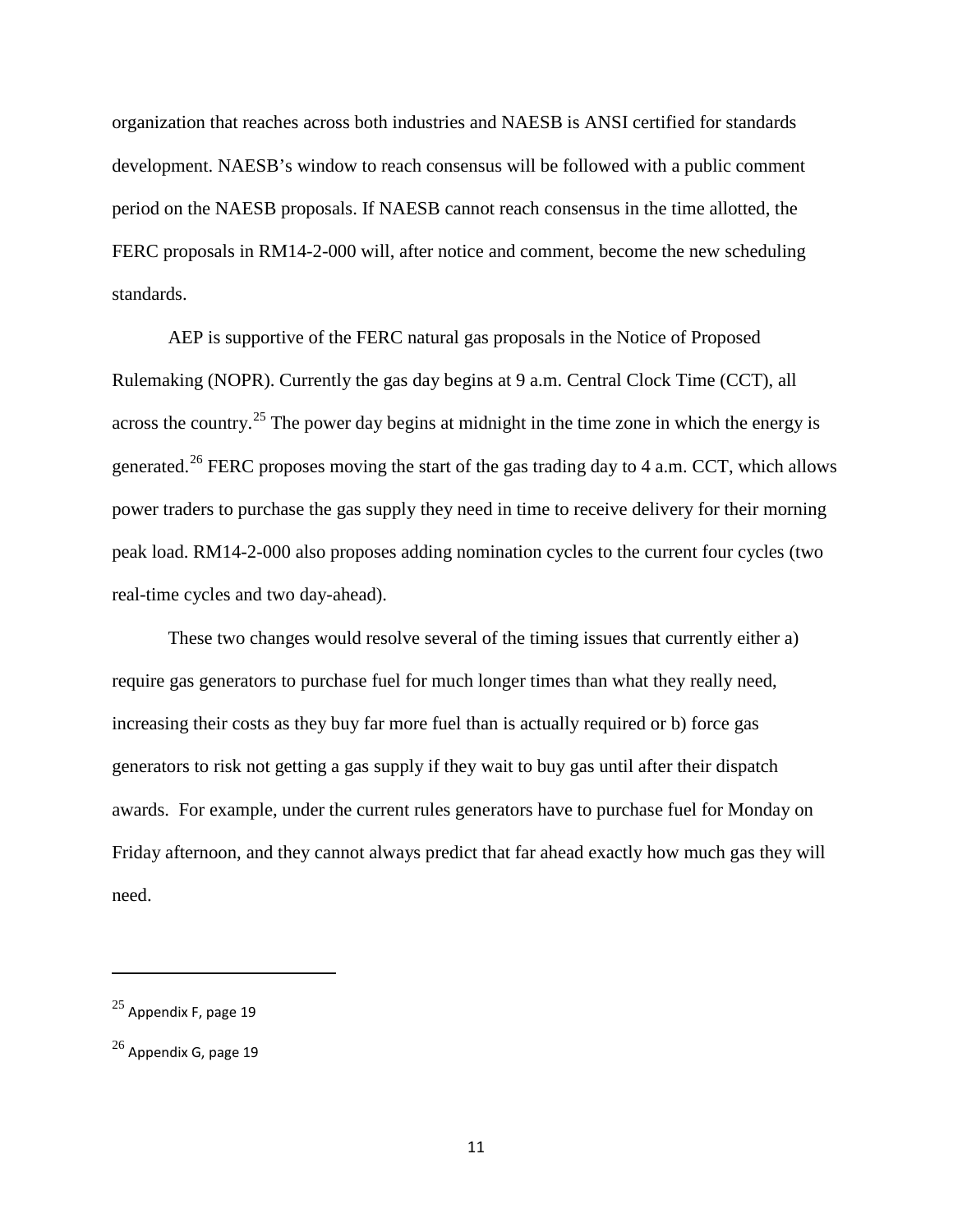With the growing dependence on natural gas for electricity generation, availability and deliverability of gas must be considered in RTO planning and when setting generation reserve requirements. In general, gas cannot be stored on site at an electric generation plant in sufficient quantities to guarantee future fuel supply. Meanwhile, gas pipelines are looking for firm transport contracts, meaning they want a reservation fee for the full capacity of a generating station for every hour of the year. Many of these gas plants are peakers, generating units that only operate during peak demand periods, and only need the gas reservation for a small portion of the year.

Most capacity markets do not require a firm contract in order for a generator to be counted as reliable capacity. If all gas-fueled generators were required to obtain firm transport contracts, the result would be much higher electricity costs. This would improve reliability somewhat, but even firm transport does not guarantee availability of the gas supply. Discounted non-firm transport carries even more reliability issues. Further, in many cases the location of a gas unit precludes the ability to obtain firm gas supply because it is on a pipeline that is already fully subscribed.

#### **Reliability Impact: Generation is Retiring**

Prior to implementation of MATS, we did not have an adequate assessment of the impact of these environmental regulations on our nation's base load generation. When the MATS rule was proposed, the U.S. EPA projected that the rule would result in approximately 10,000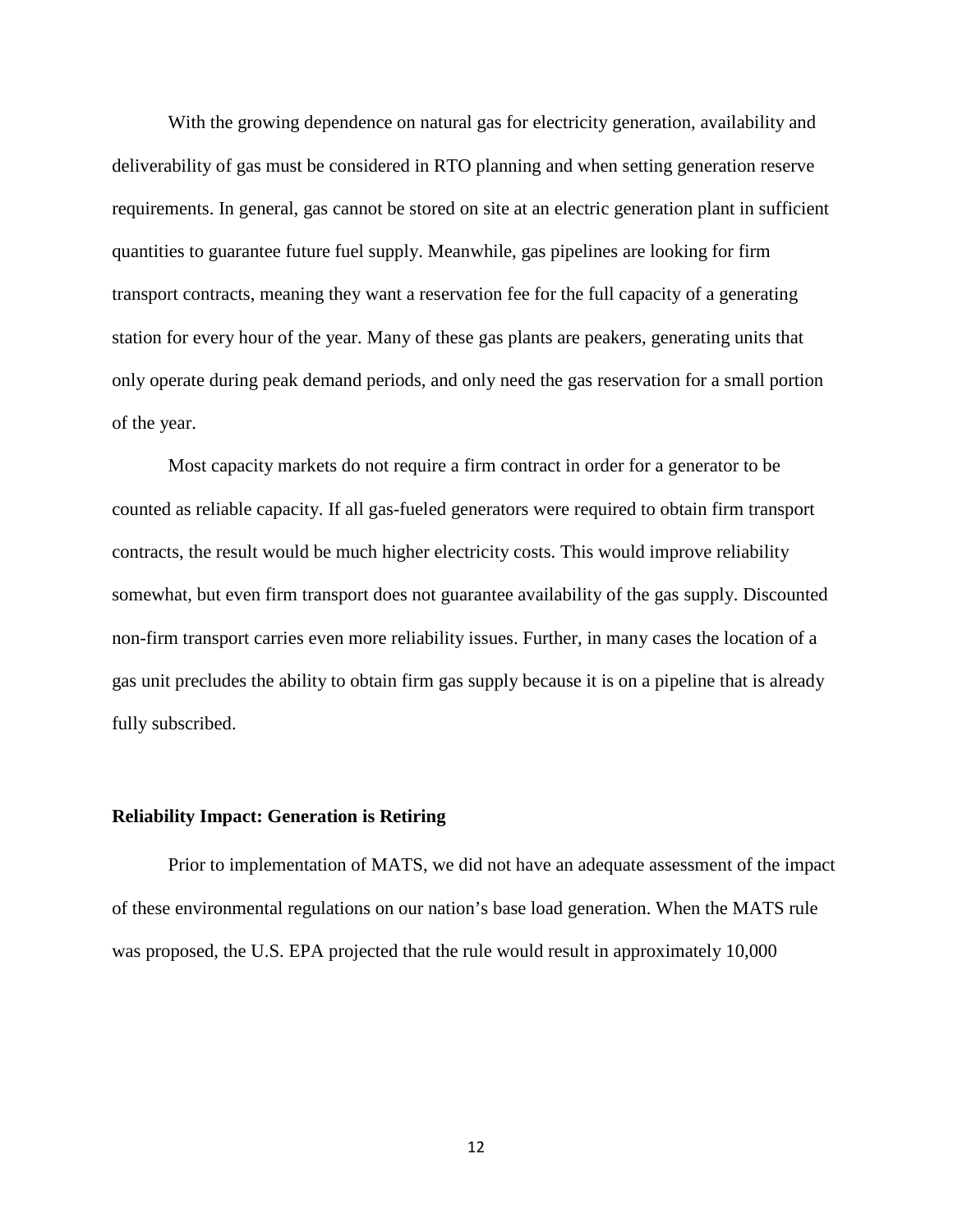megawatts of coal-fueled generation being retired.[27](#page-12-0) More recently, NERC's 2013 *Long Term Reliability Assessment* places the retirement number at 62,800 megawatts by 2023.<sup>[28](#page-12-1)</sup> Not all of these retirements are due to MATS, with lower natural gas prices, weak electric demand and flawed markets all playing a role. But the timing of many of the retirements will be driven by the MATS compliance deadline.

AEP will retire an additional 6,586 megawatts (approximately 1/4 of its coal-fueled capacity) with most retirements occurring in mid-2015.<sup>[29](#page-12-2)</sup> We will not add any new capacity in the near term. The total PJM capacity market is approximately 169,000 megawatts.<sup>[30](#page-12-3)</sup> According to PJM, more than 9,827 megawatts of generation already has been shut down since the 2007/08 delivery year and another 12,909 megawatts is scheduled to retire in the next two years.<sup>[31](#page-12-4)</sup> While 8,750 megawatts of new generation that cleared in the PJM capacity auction is supposed to go online in 2015 and 2016, only approximately 4,500 megawatts currently is reported as under construction.[32](#page-12-5) Many planned generation plants were offered into the auction or are being built

l

<span id="page-12-0"></span> $^{27}$  National Emission Standards for Hazardous Air Pollutants from Coal- and Oil-fired Electric Utility Steam Generating Units, Proposed Rule, 76 Fed. Reg. 24975, 25073 (May 3, 2011).

<span id="page-12-1"></span><sup>28</sup> 2013 *Long-Term Reliability Assessment,* p. 29, North American Electric Reliability Corp

<span id="page-12-2"></span> $^{29}$  Total retirements per American Electric Power 2013 Corporate Accountability Report are 7,201MW. Of this total, 6,586MW are to be retired between now and mid-2015.

<span id="page-12-3"></span> $30$ The PJM "2016/2017 RPM Base Residual Auction Results" report (page 1).

<span id="page-12-4"></span> $31$  Andy Ott's presentation at February 12, 2014, PJM General Session, page 3.

<span id="page-12-5"></span> $32$  Andy Ott's presentation at February 12, 2014, PJM General Session, page 3 for planned units. 4,280MWs under construction from the Ventyx database monitored by AEP.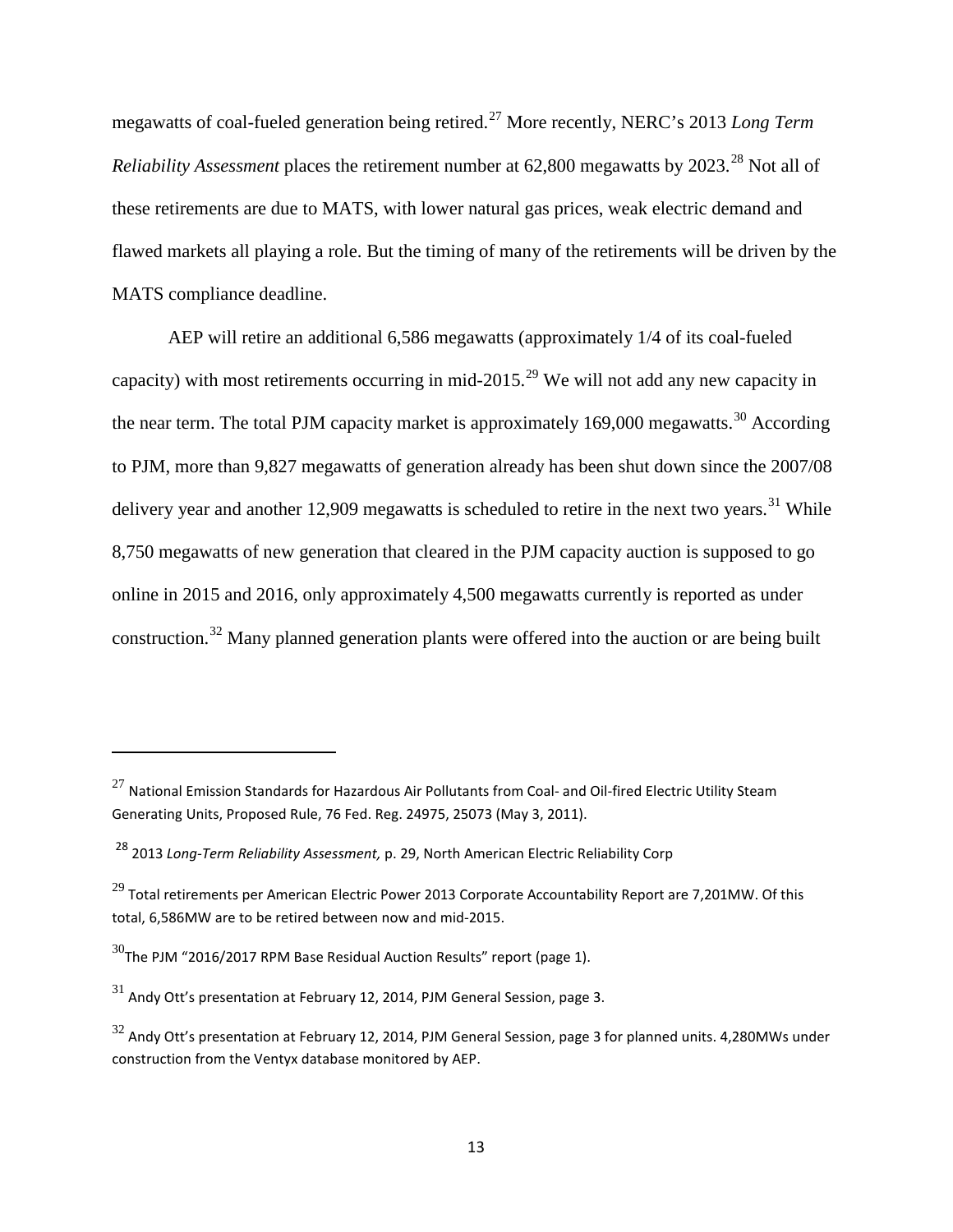only because they have a regulated-type of cost recovery structure (such as in Virginia).<sup>[33](#page-13-0)</sup> Further, almost all of the new generation that was offered in the market in the last several years has been natural gas-fueled; and that is the predominant type of generation that is currently in the planning queue.

Many times, new generation projects are permitted but never built. The average construction time for a gas plant is 2.5 to 3.5 years, depending on the technology used.<sup>[34](#page-13-1)</sup> So even if some of those additional projects are built, I am concerned they will not be online in time to relieve the immediate reliability challenges that stem from the coal-fueled unit retirements.

All of these factors (capacity markets, environmental standards, gas coordination) are significant issues impacting our power generation fleet today. Additional environmental rules still in development could create additional issues. The Cooling Water Intake Rule (316b), the Coal Ash Rule and the Greenhouse Gas New Source Performance Standards all could potentially result in additional base load generation units being retired. The MATS rule implementation did not allow a lot of flexibility in meeting the regulatory standards. If a rational approach with sufficient flexibility is not taken in setting these new environmental standards, we will face additional threats to grid reliability.

<span id="page-13-0"></span> $33$  Virginia's units are Brunswick and Warren County – total approximately 2500MW. Although the New Jersey and Maryland state-subsidized programs were found to be in violation of the PJM Tariff rules, the units that were awarded in those state-run auctions offered and cleared in the RPM before the state programs were overturned. Some of these units decided to continue to build and some are undecided or continue to have contractual issues.

<span id="page-13-1"></span> $34$  AEP 2011 Integrated Resource Plan cost model for new units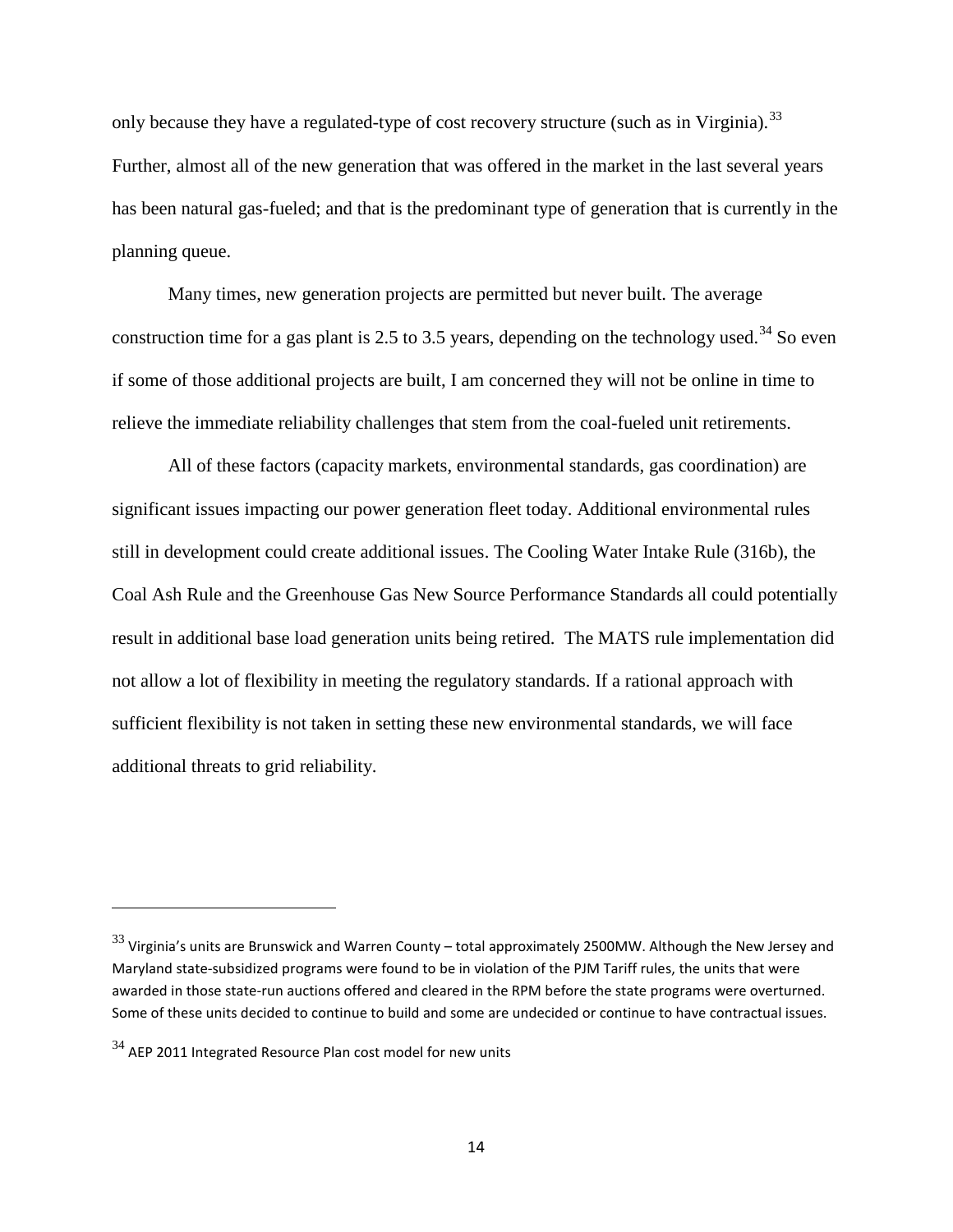#### **Resolving Reliability Threats**

I am not saying we should repeal MATS. Nor am I saying we should avoid building natural gas power plants. I am saying that we are facing some serious reliability concerns that require quick action.

Regulators at the federal and state levels must recognize and consider the complexity of the transitions and challenges facing the electric grid today. The combination of capacity markets, environmental regulations, and gas coordination issues are potentially a bigger threat to reliability and safety than physical and cyber security violations. Regulated utilities plan for peak usage through integrated resource planning processes. Competitive generators depend on clear market signals to support the investment necessary for stable operations. Megawatts flow seamlessly across state borders. As additional stressors impact the bulk power system in the coming years, state and federal regulators must be vigilant to ensure that regulated customers are not harmed by the scarcity and volatility that will develop if competitive markets are not fixed.

Toward that end, AEP advocates for:

- Significant progress on fixing the capacity markets by January 2015. We need to return the focus of the nation's electric grid to reliability and away from a financial scheme that rewards speculative activity. That can be achieved through the FERC, and I would encourage this Committee to support the FERC in that effort.
- Passage of legislation to resolve the conflict between the authority of the Department of Energy and that of the Environmental Protection Agency that could manifest in the DOE ordering a unit to run even when that unit would violate environmental requirements. Legislation is needed to clarify the rules and expedite new construction

15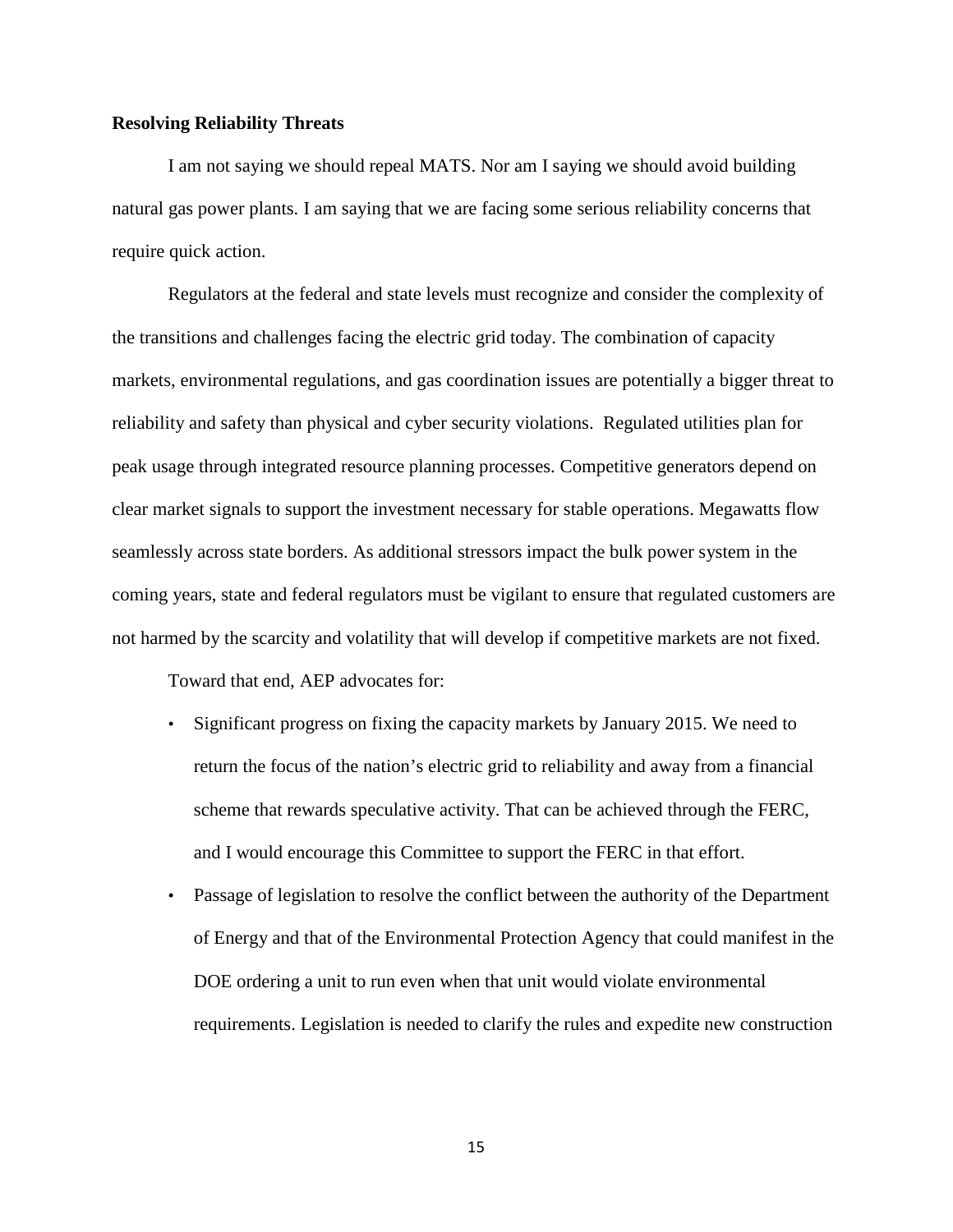to ensure that existing generation will not have to face a choice between violating the environmental rules and letting the lights go out.

• Completion of the action recently begun by the FERC to coordinate the natural gas and electric industries. I believe FERC has taken important steps in this direction and is doing so as rapidly as possible. We need resolution before next winter. Nothing good comes from a scenario in which anyone has to choose between electricity and heat.

The severe weather this winter highlighted the many challenges that are seriously threating the reliability of our electric grid. These issues are real and they are pressing, and we have been given an opportunity to address them. Few things in this country are as critical as grid reliability. We should not waste this opportunity to ensure that we address the issues challenging our ability to provide reliable electric service. The electric grid powers our economy, our citizens' homes and our national security. And the next cannon ball we see coming at us may not be one we can dodge.

I thank you for the opportunity to address you on these issues. I would be happy to respond to any questions.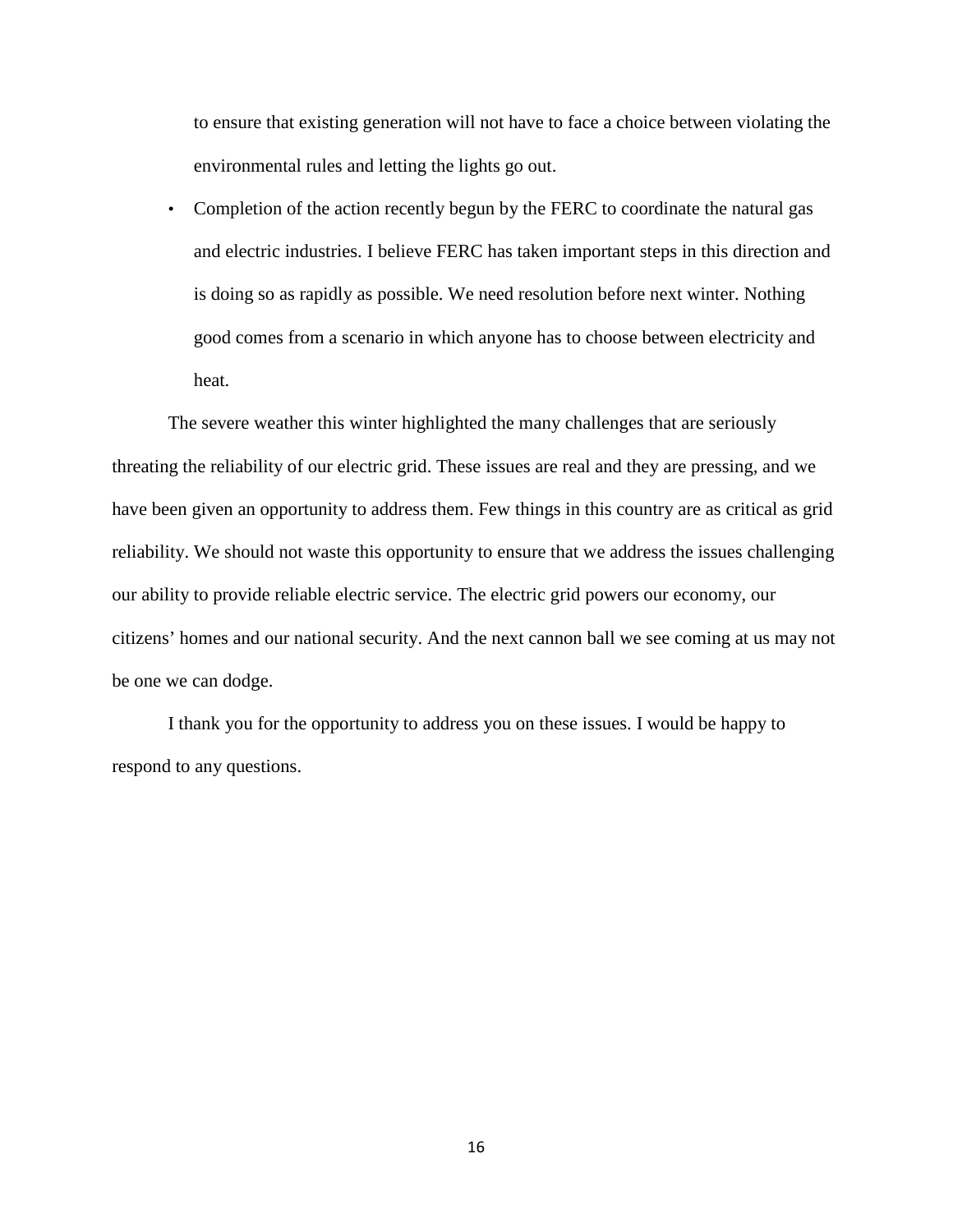## **APPENDIX A: PJM RTO Highest Historic Winter Demands**



Source: *Polar Vortex 2014*, a presentation by Mike Kormos, PJM, to the Federal Energy Regulatory Commission, slide 3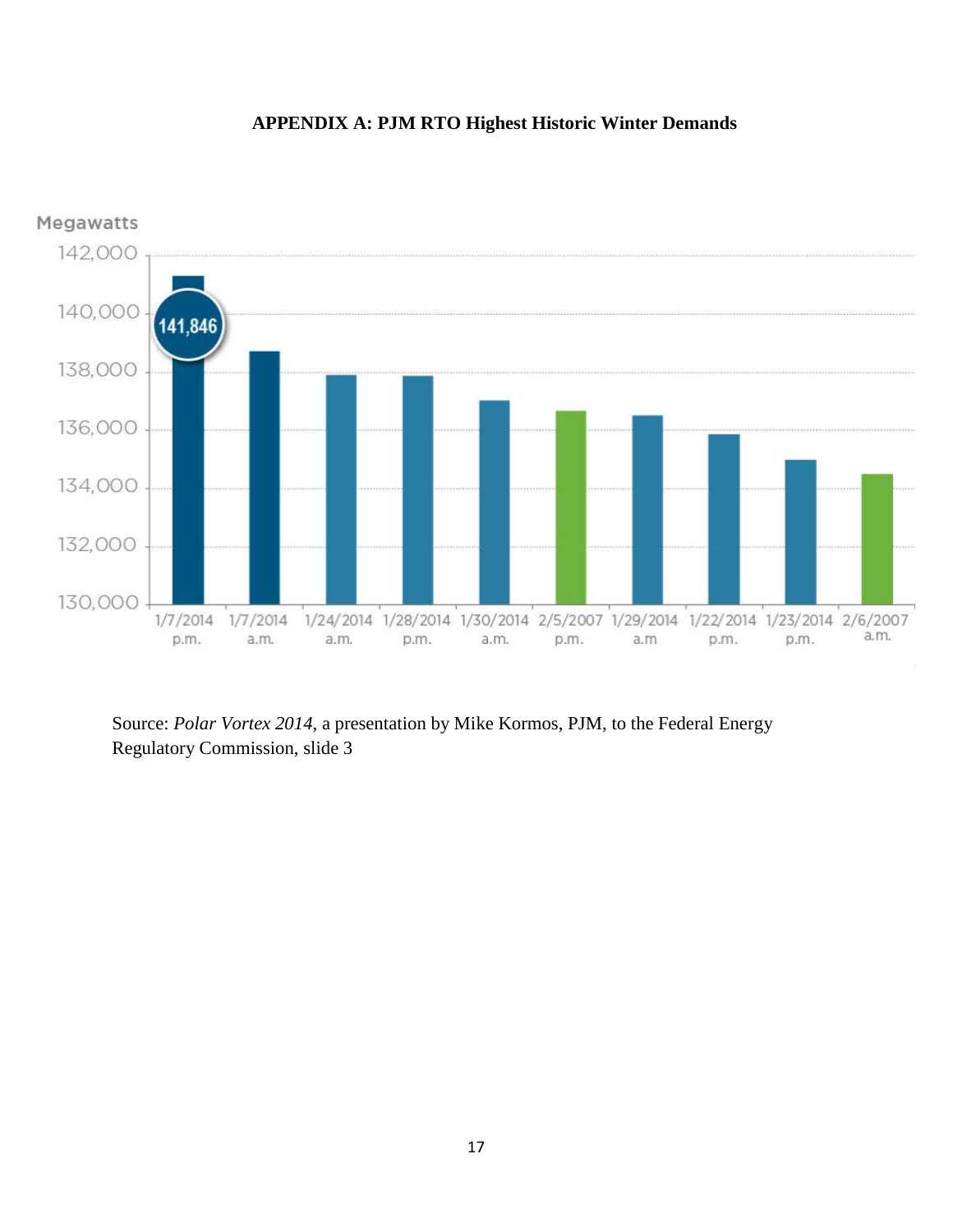## **APPENDIX B: PJM Emergency Procedures Implemented During the Polar Vortex**

|               |                            | <b>MON</b> | <b>TUE</b> | <b>WED</b> | <b>WED</b> | <b>THU</b>                    | <b>FRI</b> | <b>MON</b> | <b>TUE</b> | <b>WED</b> | <b>THU</b> |
|---------------|----------------------------|------------|------------|------------|------------|-------------------------------|------------|------------|------------|------------|------------|
|               | <b>Emergency Procedure</b> |            | 1/7        | 1/8        |            | 1/22 1/23 1/24 1/27 1/28 1/29 |            |            |            |            | 1/30       |
| <b>Alerts</b> | <b>Cold weather</b>        |            |            |            |            |                               |            |            |            |            |            |
|               | Max emergency              |            |            |            |            |                               |            |            |            |            |            |
|               | <b>Voltage reduction</b>   |            |            |            |            |                               |            |            |            |            |            |
|               | <b>Primary reserve</b>     |            |            |            |            |                               |            |            |            |            |            |
| Warnings      | <b>Voltage reduction</b>   |            |            |            |            |                               |            |            |            |            |            |
|               | <b>Primary reserve</b>     |            |            |            |            |                               |            |            |            |            |            |
| Actions       | <b>Max Emergency</b>       |            |            |            |            |                               |            |            |            |            |            |
|               | <b>Voltage reduction</b>   |            |            |            |            |                               |            |            |            |            |            |
|               | <b>Reserve action</b>      |            |            |            |            |                               |            |            |            |            |            |
|               | Shortage pricing           |            |            |            |            |                               |            |            |            |            |            |
|               | <b>Emergency energy</b>    |            |            | $\bullet$  |            | $\bullet$                     |            |            |            |            |            |
|               | Load management            |            |            |            |            |                               |            |            |            |            |            |
|               | C2 conservation            |            |            |            |            |                               |            |            |            |            |            |

## Source: PJM

<u> 1988 - Johann John Barn, mars ann an t-Amhraich ann an 198</u>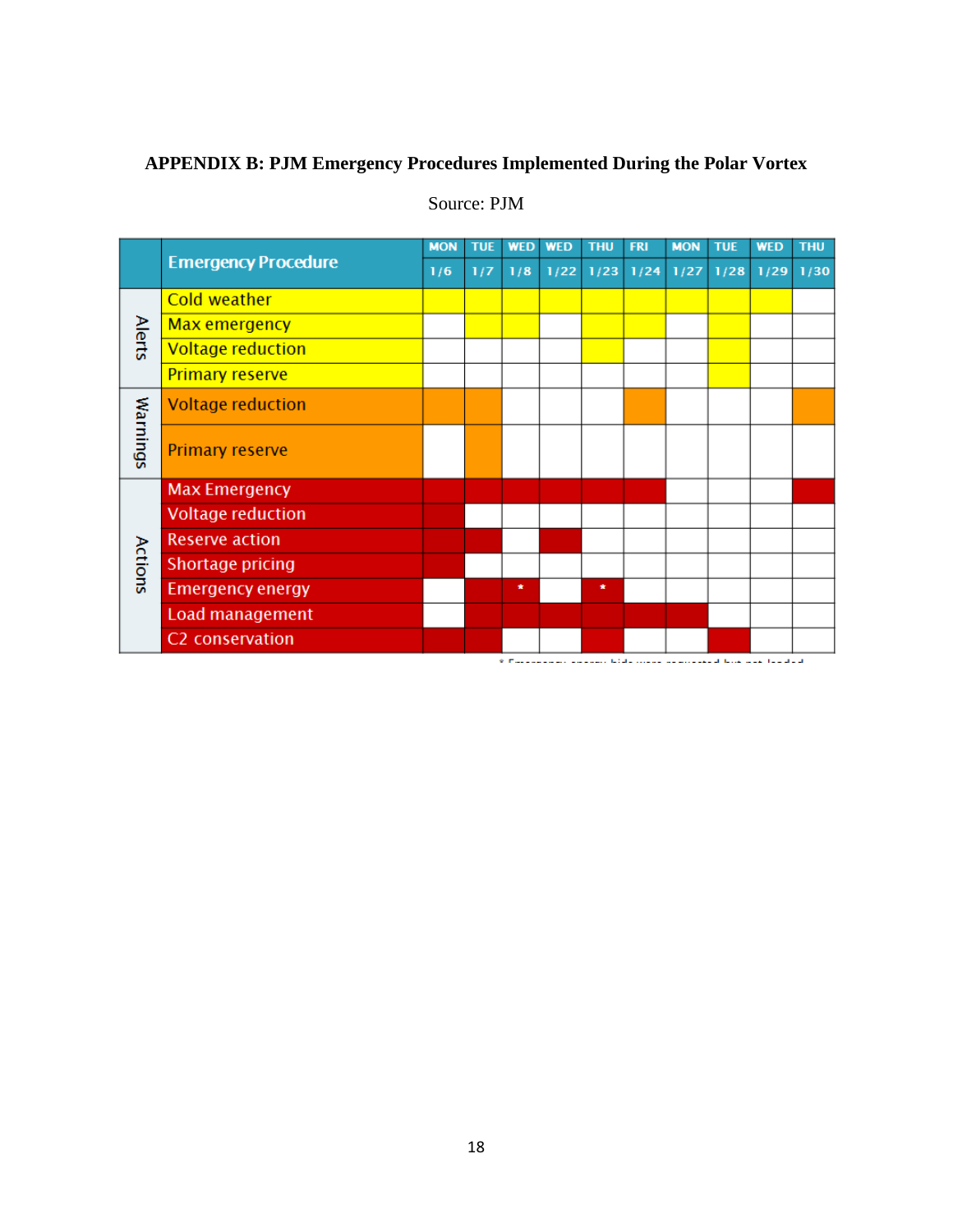

## **APPENDIX C: Total Capacity in PJM is Decreasing**

Source: PJM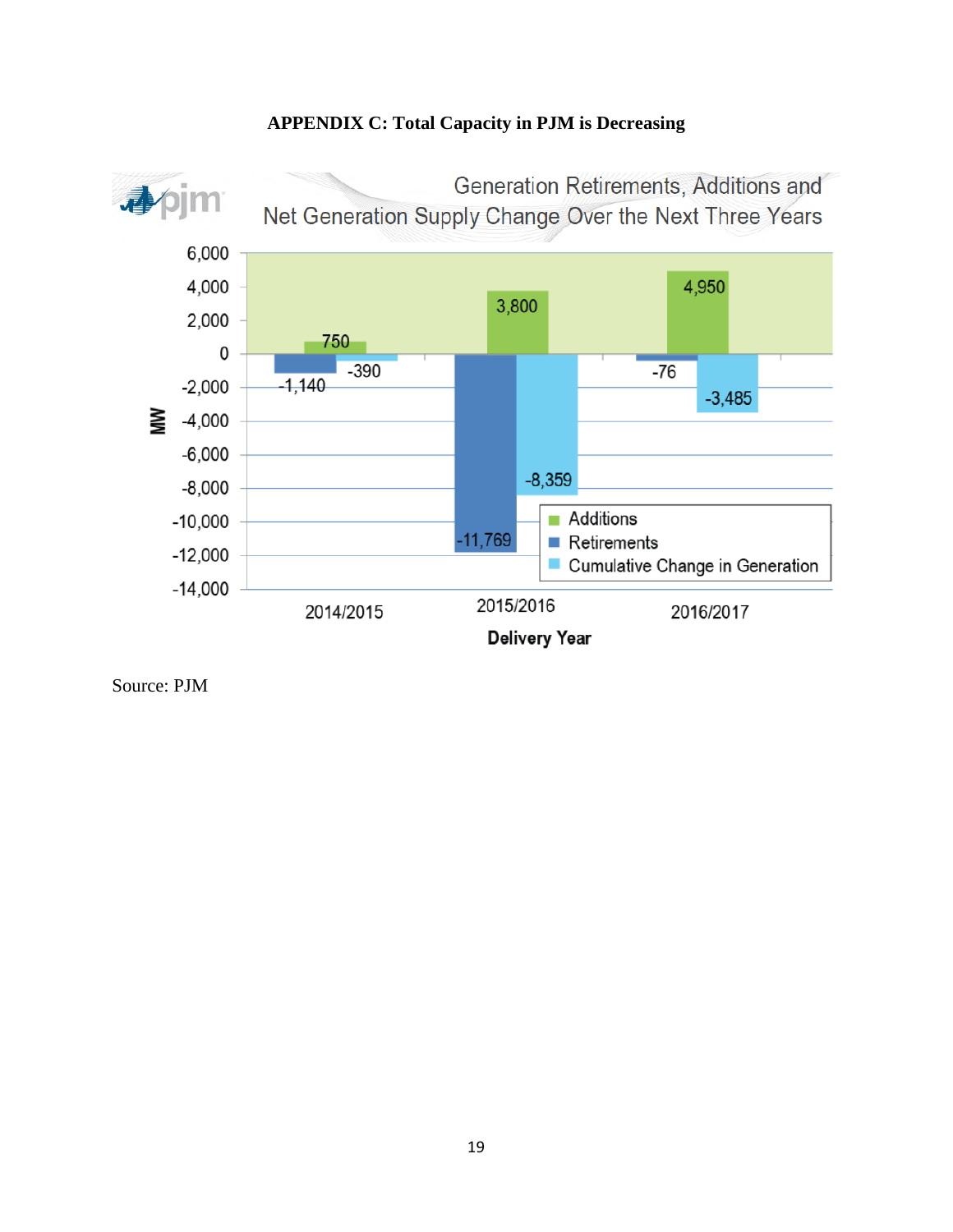### **APPENDIX D: PJM Retirements, 2011-2016**



Figure 12-1 Map of PJM unit retirements: 2011 through 2019

Source: PJM



**APPENDIX E: January PJM Load-Weighted Locational Marginal Prices**